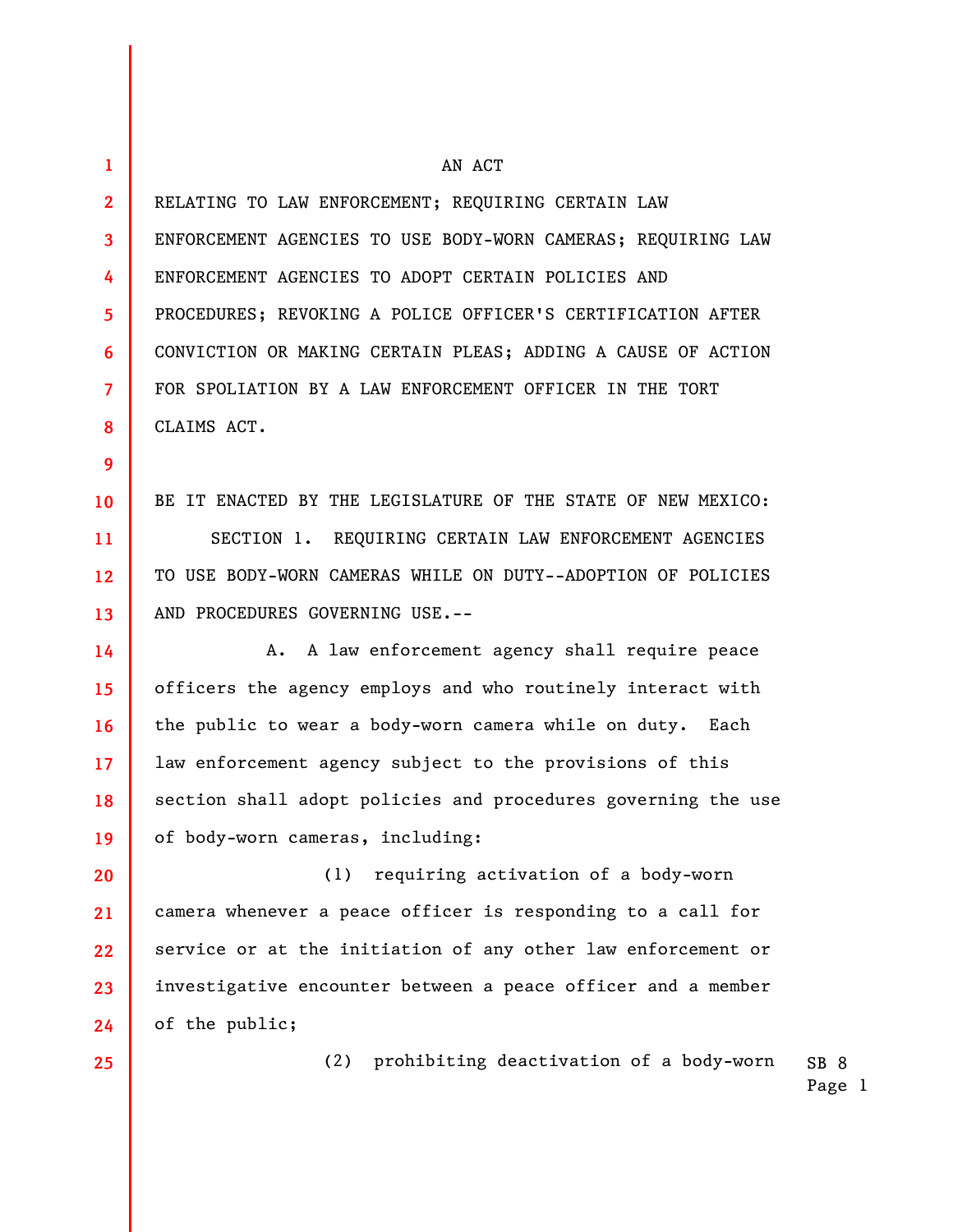**1 2 3 4 5 6 7 8 9 10 11 12 13 14 15 16 17 18 19 20 21 22 23 24 25**  camera until the conclusion of a law enforcement or investigative encounter; (3) requiring that any video recorded by a body-worn camera shall be retained by the law enforcement agency for not less than one hundred twenty days; and (4) establishing disciplinary rules for peace officers who: (a) fail to operate a body-worn camera in accordance with law enforcement agency policies; (b) intentionally manipulate a body-worn camera recording; or (c) prematurely erase a body-worn camera recording in violation of law enforcement agency policies. B. Peace officers who fail to comply with the policies and procedures required to be adopted pursuant to Subsection A of this section shall be presumed to have acted in bad faith and shall be deemed liable for the independent tort of negligent spoliation of evidence or the independent tort of intentional spoliation of evidence. C. As used in this section: (1) "body-worn camera" means an electronic device worn on a person's body that records both audio and video data; (2) "law enforcement agency" means the

SB 8 Page 2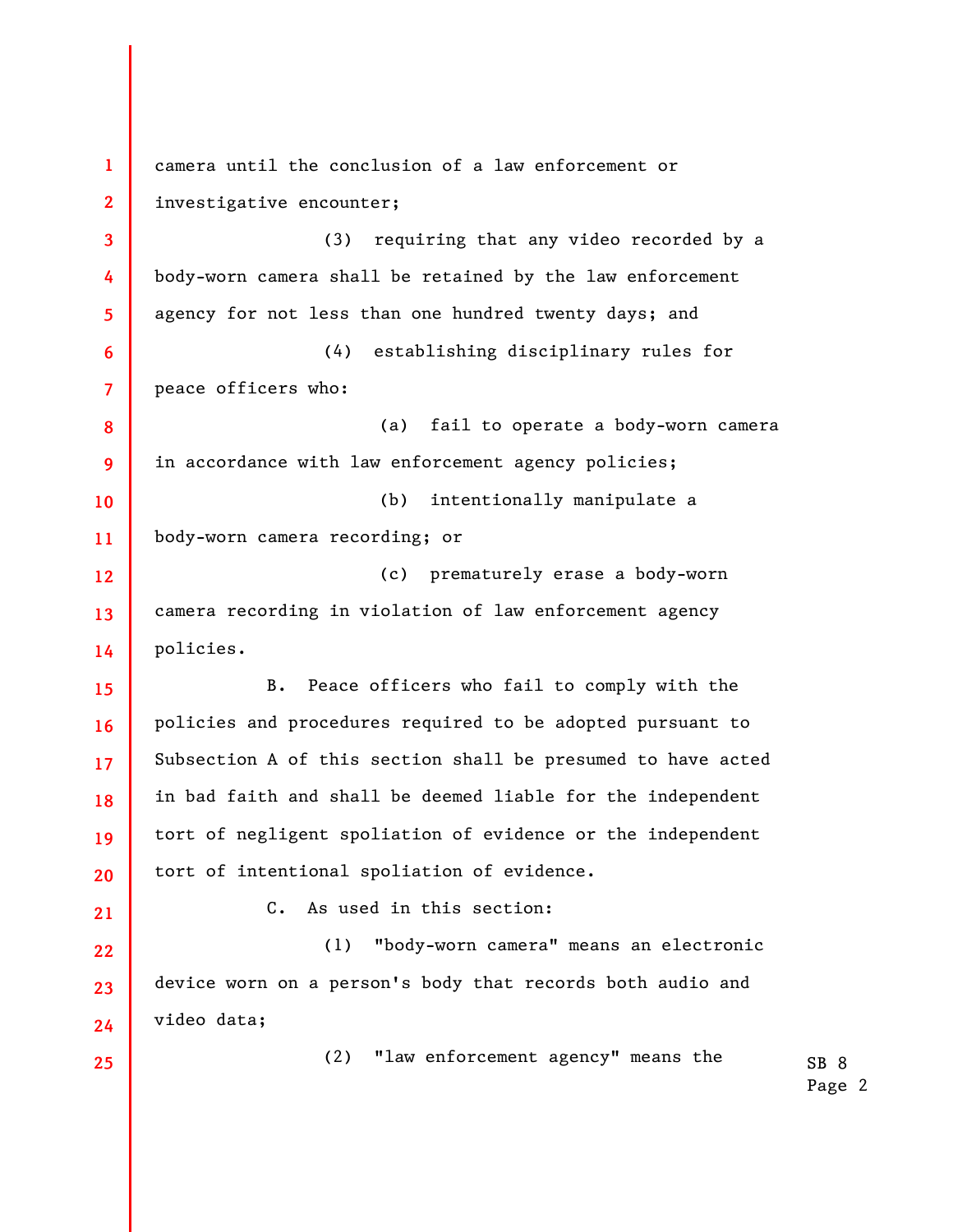police department of a municipality, the sheriff's office of a county, the New Mexico state police or the department of public safety; and

**1** 

**2** 

**3** 

**4** 

**5** 

**6** 

**7** 

**8** 

**9** 

**10** 

**11** 

**12** 

**13** 

**14** 

**15** 

**16** 

**17** 

**18** 

**19** 

**20** 

**21** 

**22** 

**23** 

**24** 

**25** 

(3) "peace officer" means any full-time salaried or certified part-time salaried officer who by virtue of office or public employment is vested by law with the duty to maintain the public peace.

SECTION 2. A new section of the Law Enforcement Training Act is enacted to read:

"REVOKE POLICE OFFICER CERTIFICATION AFTER CONVICTION OR MAKING CERTAIN PLEAS.--Notwithstanding any other provision of law, if any police officer is convicted of or pleads guilty or nolo contendere to a crime involving the unlawful use or threatened use of physical force or a crime involving the failure to intervene in the use of unlawful force, the board shall permanently revoke the police officer's certification. The board shall not, under any circumstance, reinstate the police officer's certification or grant new certification to the police officer unless the police officer is exonerated by a court or pardoned by the governor."

SECTION 3. Section 41-4-12 NMSA 1978 (being Laws 1976, Chapter 58, Section 12, as amended) is amended to read:

"41-4-12. LIABILITY--LAW ENFORCEMENT OFFICERS.-- The immunity granted pursuant to Subsection A of Section 41-4-4 NMSA 1978 does not apply to liability for personal

SB 8 Page 3